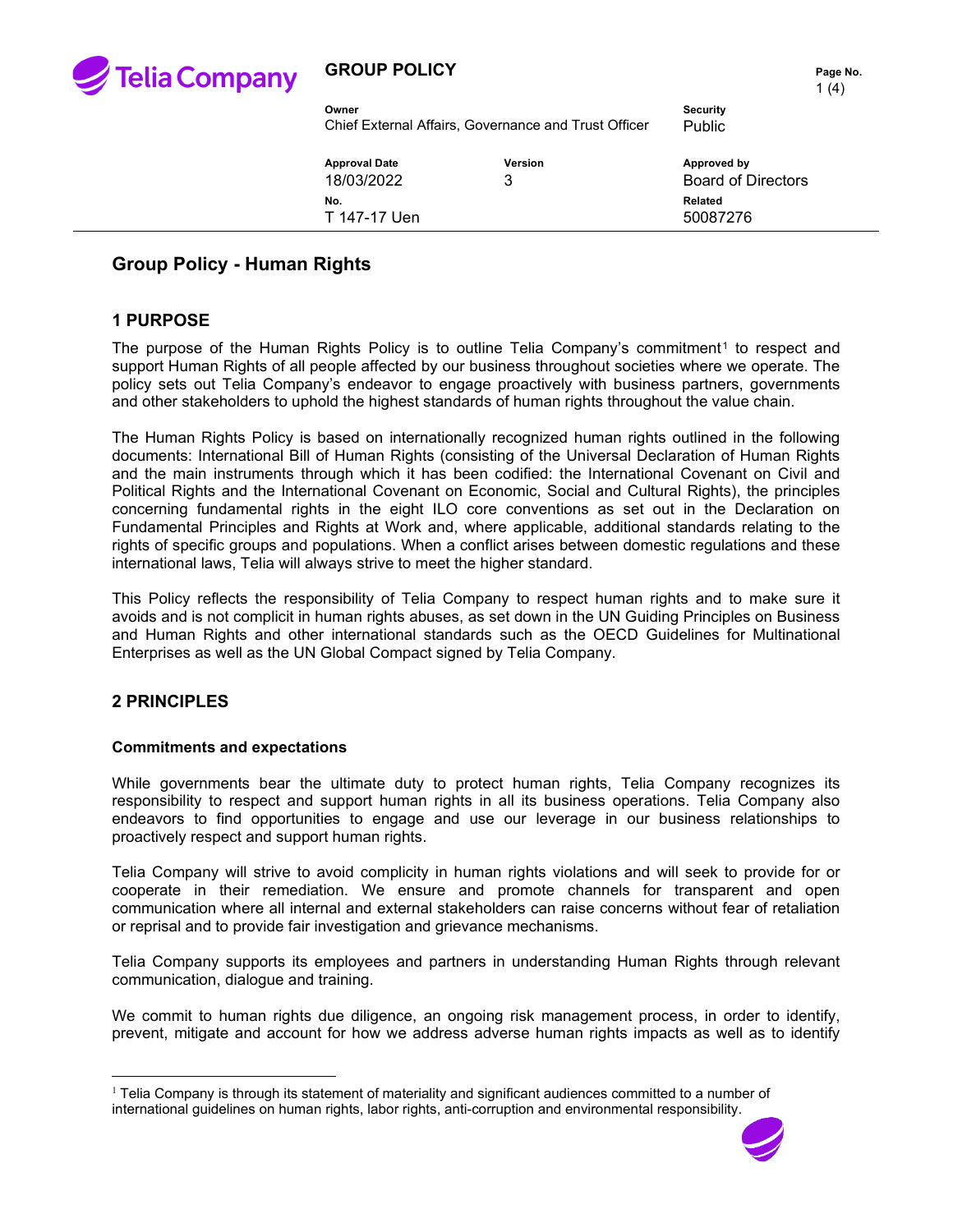

## **GROUP POLICY**

|       | Page No. |
|-------|----------|
| 2 (4) |          |

| Owner                                                |         | <b>Security</b>           |
|------------------------------------------------------|---------|---------------------------|
| Chief External Affairs, Governance and Trust Officer |         | Public                    |
| <b>Approval Date</b>                                 | Version | Approved by               |
| 18/03/2022                                           | 3       | <b>Board of Directors</b> |
| No.<br>T 147-17 Uen                                  |         | Related<br>50087276       |

opportunities in our business operations to support human rights. Telia Company will continuously engage with stakeholders to understand potential and actual human rights impacts.

Telia Company will commit to respect and support all human rights in scope of the international standards outlined above. We will focus on human rights that are at risk of the most severe negative impact and the most relevant to our industry and business operations. These risks are identified by on-going due diligence and more in-depth Human Rights Impact Assessments (HRIA's) carried out in Telia Company as appropriate. Most relevant and material are; Children's Rights, Freedom of Expression, Freedom of the Media, Gender Equality, Labor Rights, Non-discrimination, and Privacy.

Moreover, there are additional areas with human rights implications, such as anti-bribery and corruption, conflict minerals, digital inclusion, environment, and sanctions.

#### **Children's rights**

Telia Company commits to recognize, respect and support children's rights, based on the UN Global Compact Children's Rights and Business Principles. We employ zero tolerance towards child labor, abuse and exploitation throughout our operations and value chain and seek to ensure adequate remediation insofar as such maltreatment is discovered. We recognize our obligation to ensure the protection and safety of children in all our business activities and that products and services are safe and seek to support children's rights through them.

We voluntarily block access for our customers to content defined by law enforcement to contain child sexual abuse material.

We recognize our obligation to empower children, youth and their parents and caretakers according to children's rights, as they are set forth in the Global Compact Children's Rights and Business Principles.

#### **Other policy commitments**

Telia Company's commitments to Anti-Bribery and Corruption, Diversity, equal opportunity and nondiscrimination, Freedom of Expression, Labor Rights, Media Freedoms, Privacy, and Trade Sanctions and Export Controls are outlined in detail in the following policies and instructions:

Group Policy - Anti-Bribery and Corruption Group Policy - Freedom of Expression and Surveillance Privacy Group Policy – Media Owner Commitments Group Instruction – Occupational Health, Safety and Wellbeing Group Policy - People Group Policy - Privacy and Data Protection Telia Company Supplier Code of Conduct Group Instruction – Trade Sanctions and Export Control

These principles apply to the extent that they do not place Telia Company in violation of domestic laws and regulations.

Please note that there is a Group Instruction Speak Up and Non-Retaliation.

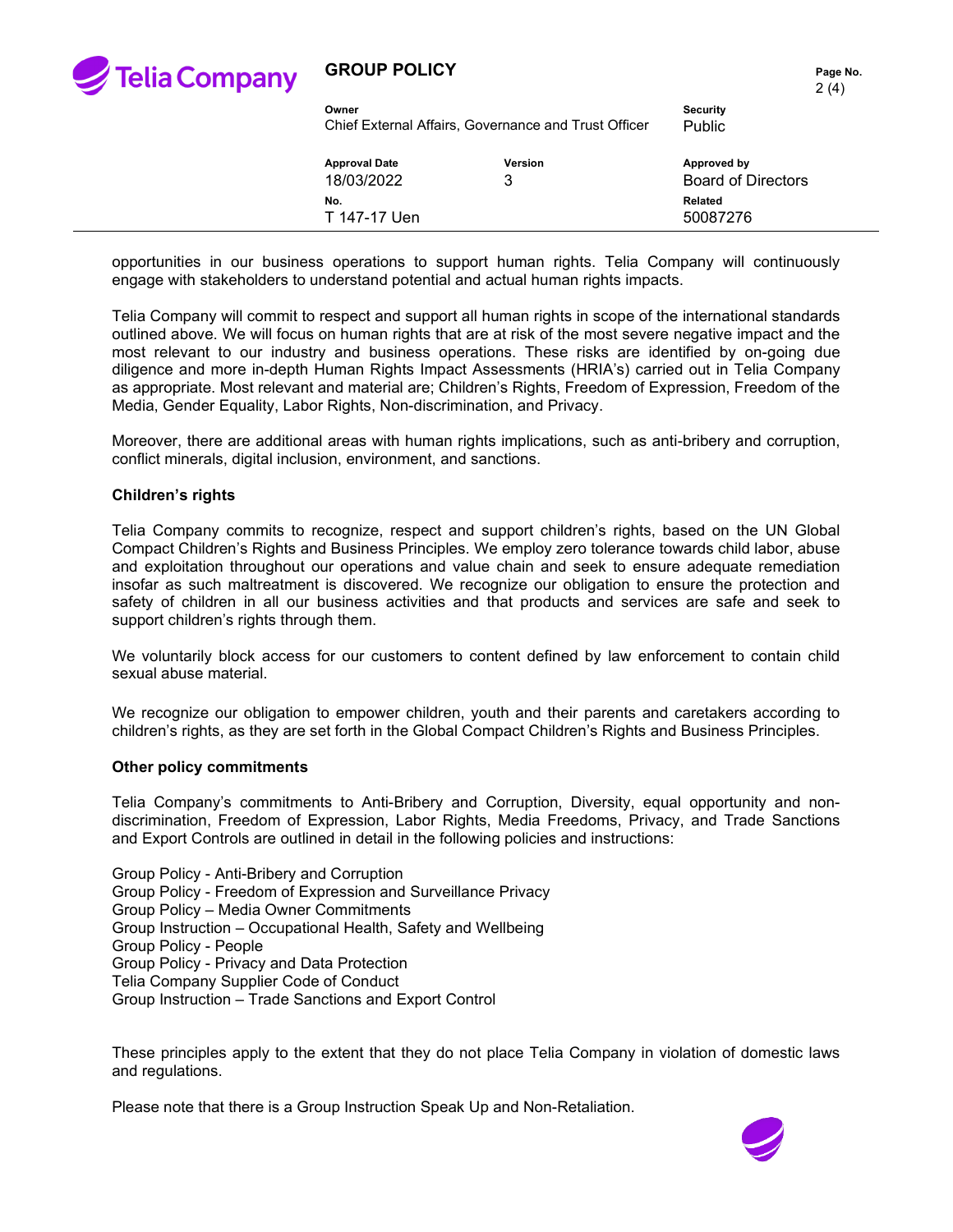

## **GROUP POLICY PAGE 10. Page No. Page No.**

| Owner                                                | Security |
|------------------------------------------------------|----------|
| Chief External Affairs, Governance and Trust Officer | Public   |
|                                                      |          |

**Approval Date Version Approved by** 18/03/2022 3 Board of Directors **No. Related** T 147-17 Uen 50087276

### **3 ROLES AND RESPONSIBILITIES**

This Group Policy applies to Telia Company AB and its Subsidiaries<sup>[2](#page-2-0)</sup> and Joint Operations<sup>[3](#page-2-1)</sup> as their own binding policy to all directors, members of the boards, officers and employees. In addition, Telia Company works towards promoting and adopting this Policy's principles and objectives in other associated companies where Telia Company does not have control but has significant influence.

Each Group Executive reporting to the CEO of Telia Company is responsible for ensuring that this Group Policy is duly communicated and implemented, and that the employees within his/her area of responsibility are familiar with and follow this Group Policy.

Each country CEO is responsible for ensuring that all relevant entities within the CEO's geographic location has adopted and implemented this Group Policy.

#### **4 BREACHES AGAINST THE POLICY**

Any Telia Company employee who suspects violations of the Code of Responsible Business Conduct or this Group Policy must speak up and raise the issue primarily to their line manager, and secondly to the Human Resources department, to Risk, Governance and Compliance, or through the Speak-Up Line. The Speak-Up Line is available on Telia Company's internal and external webpages.

Telia Company expressly forbids any form of retaliation for people who speak up. For specific requirements, please see our Group Instruction on Internal Reporting and Non-Retaliation.

Violations against this Group Policy can lead to disciplinary action, up to and including termination.

## **5 TARGET GROUP**

This Group Policy is applicable and most relevant for personnel within;

- CEO's
- Governance, Risk and Compliance
- Legal
- People, Experience and Culture
- Risk management
- Security
- Sourcing
- **Sustainability**
- Consultants and contingent workers working for or on behalf of Telia Company when the Policy applies to their area of work responsibility

#### **6 EXEMPTIONS**

A Subsidiary-specific corresponding policy shall be compliant with this Group Policy while adapting to the concerned business activities, local laws, local circumstances and language. If a deviation or exemption

<span id="page-2-1"></span><sup>&</sup>lt;sup>3</sup> The joint operations over which Telia Company AB has joint control and management responsibility.



<span id="page-2-0"></span> $2$  All entities over which Telia Company AB has majority control.